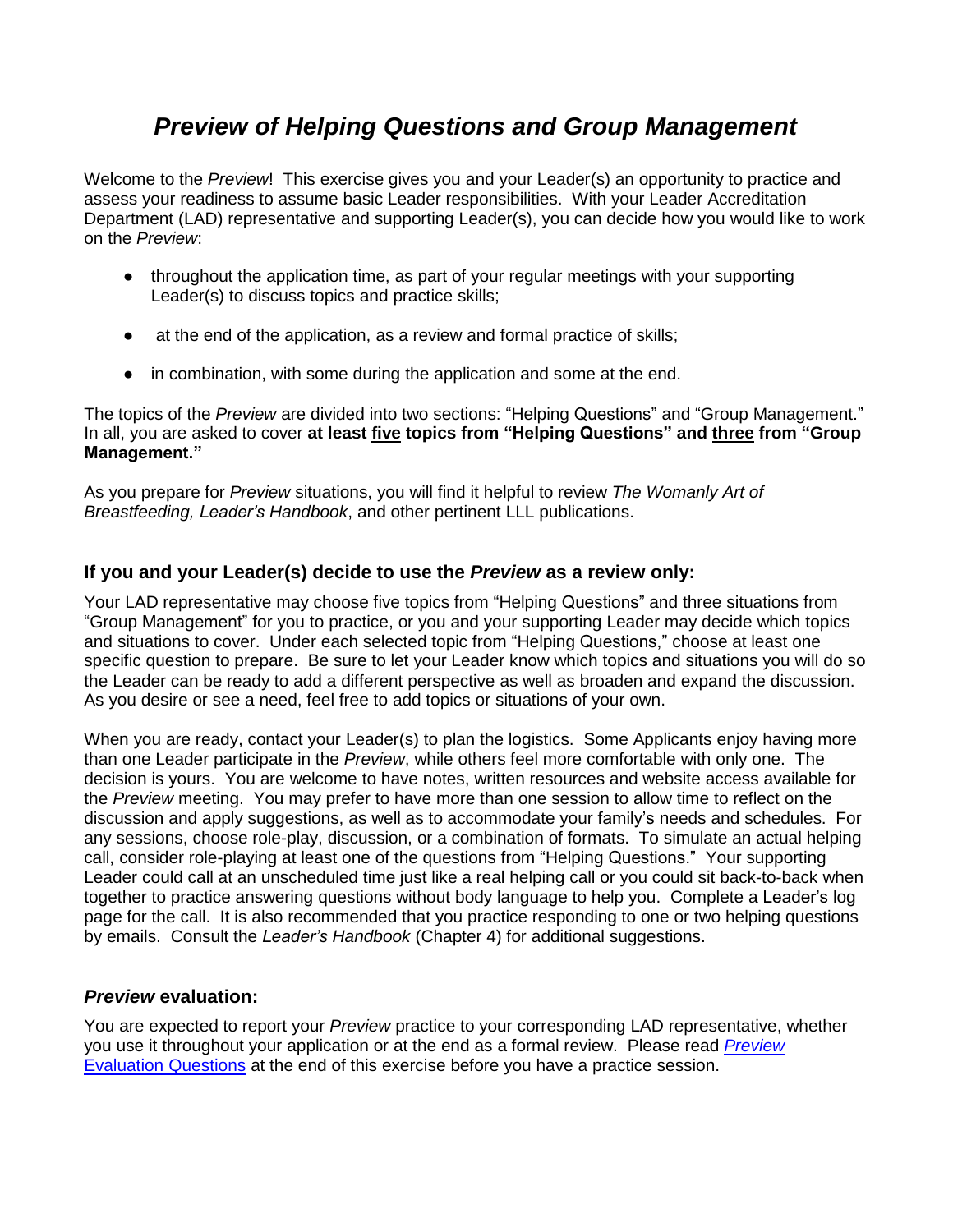# <span id="page-1-0"></span>**Table of Contents**

\* Each title is hyperlinked.

## **Helping [Questions](#page-2-0)**

- [A. NIPPLE](#page-2-1) ISSUES
- B. BREAST [INFECTION/PLUGGED](#page-2-2) DUCTS/SURGERY
- C. REFUSING THE [BREAST/NURSING](#page-2-3) STRIKE
- D. WEIGHT GAIN/NURSING [FREQUENCY/TOO](#page-2-4) MUCH MILK
- E. SPECIAL [CIRCUMSTANCES](#page-3-0)
- [F. BIRTH](#page-3-1)
- [G. HOSPITALIZATION](#page-3-2) AND PUMPING
- [H. NIGHTTIME](#page-3-3) NURSING
- I. STARTING [SOLIDS/NUTRITION](#page-3-4)
- J. RETURNING TO [WORK/NURSING](#page-4-0) AND SEPARATION
- [K. WEANING](#page-4-1)
- L. LOVING [GUIDANCE](#page-4-2)
- [M. INTEREST](#page-5-0) IN BECOMING A LEADER
- N. DIVERSITY AND [INCLUSION](#page-5-1)
- O. AREA-SPECIFIC or [APPLICANT-SPECIFIC](#page-5-2) QUESTIONS

## **Group [Management](#page-6-0)**

**Preview [Evaluation](#page-7-0) Questions**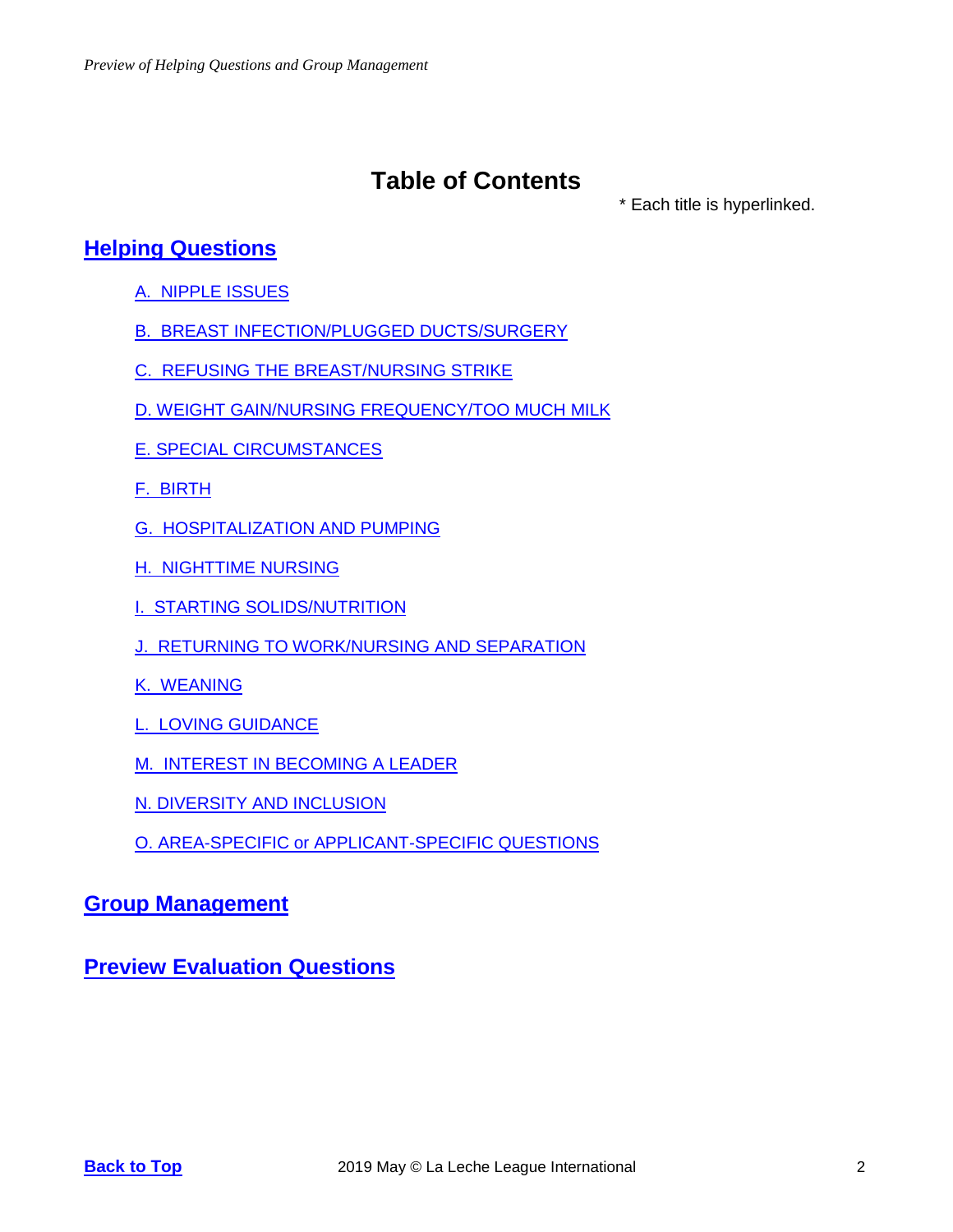## **Helping Questions**

### <span id="page-2-1"></span><span id="page-2-0"></span>**A. NIPPLE ISSUES**

I am 30 weeks pregnant and want to breastfeed. I have inverted nipples and heard that my baby might not be able to attach to my breast.

My nipples are cracked and bleeding. I've been expressing milk and giving it in bottles until they heal.

My baby is six weeks old, and my nipples are still sore. I'm certain I'm positioning him correctly.

Yesterday, my nipples suddenly got very sore and itchy. My baby is 9 months old.

## <span id="page-2-2"></span>**B. BREAST INFECTION/PLUGGED DUCTS/SURGERY**

I have a breast infection. My doctor is advising me to wean.

I've had three breast infections on the left side in four months. That side often feels hard in one spot, like it isn't draining.

I have a sore, red area on my breast. My baby is four months old.

I had breast reduction surgery when I was younger and am worried that I will not be able to breastfeed my baby.

### <span id="page-2-3"></span>**C. REFUSING THE BREAST/NURSING STRIKE**

My one-week-old baby received bottles and a pacifier in the hospital. Now he seems hungry all the time, but he will not nurse.

My baby is two months old. He arches and screams when I try to nurse him.

My three-month-old daughter has been miserable with a cold, and now she won't nurse at all.

My seven-month-old has started to nurse less and less and now refuses.

We moved yesterday into our new house. Since last night my five-month-old daughter won't nurse. I've had to pump and give her a bottle.

My daughter will be one in a couple of weeks. Yesterday she refused the breast. Is she weaning?

#### <span id="page-2-4"></span>**D. WEIGHT GAIN/NURSING FREQUENCY/TOO MUCH MILK**

I nurse my two-week-old every two hours, but she sucks briefly, then falls asleep. She has not recovered her birth weight.

My five-week-old baby is nursing all the time. She is gaining well, but I can't live like this forever.

My six-week-old chokes and sputters when my milk lets down, nurses frantically, and then spits it all up.

My baby's doctor told me to give my two-month-old a bottle after every feeding so she will gain more weight.

My baby nurses all the time, and it's causing my nipples to become painfully sore. His weight gain is poor. All this pain for little weight gain!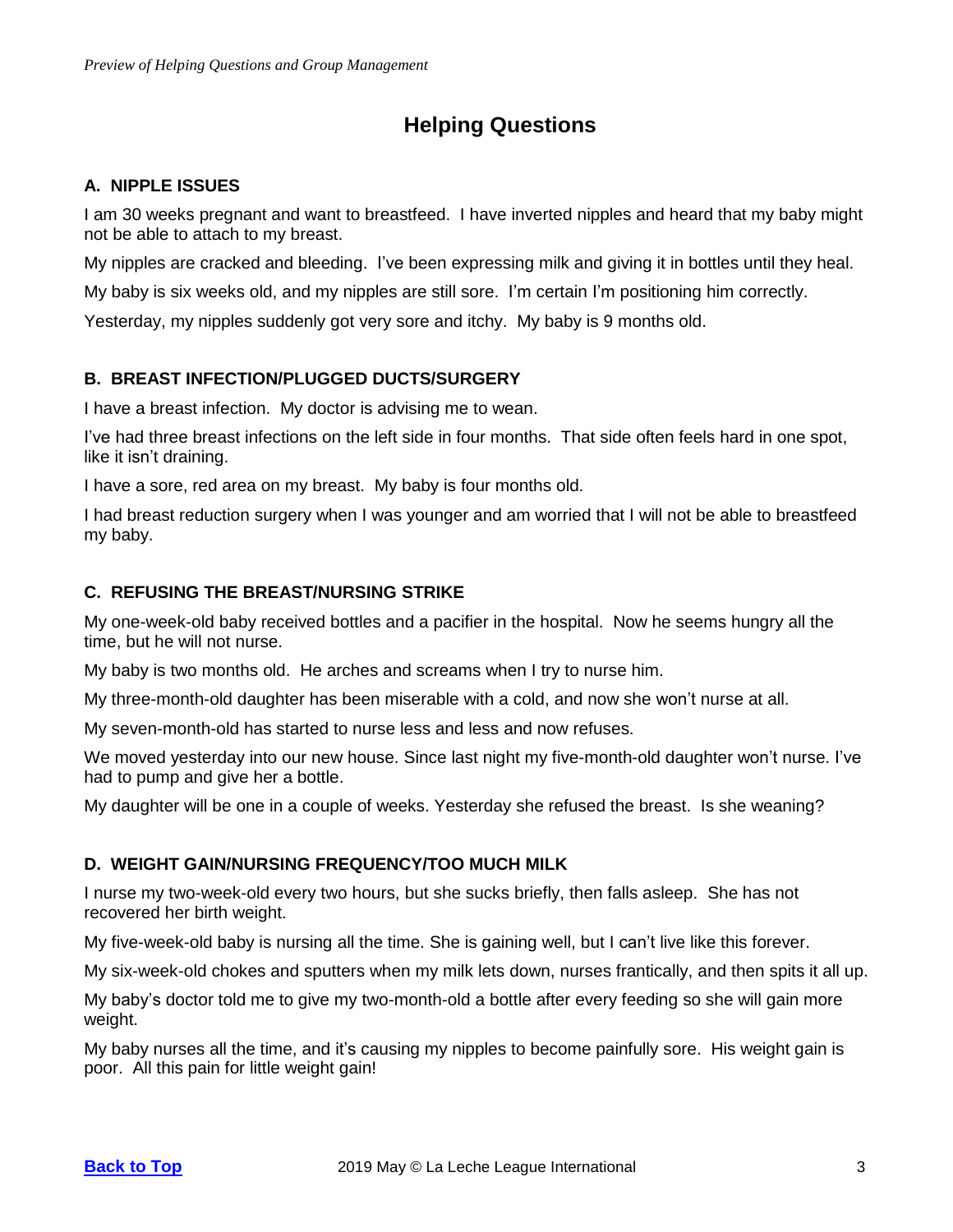#### <span id="page-3-0"></span>**E. SPECIAL CIRCUMSTANCES**

My baby was born at 32 weeks. The hospital staff say I can breastfeed but want me to give bottles after each feeding.

My baby was born prematurely and has started going to breast but only does well with a nipple shield.

My baby has jaundice. My doctor says that if the baby's bilirubin level continues to rise, I may have to stop breastfeeding for 24-48 hours.

It is still very painful to nurse. I think it is because my baby is tongue-tied.

I am expecting twins. What do I need to know about breastfeeding them?

#### <span id="page-3-1"></span>**F. BIRTH**

I am interested in having a home birth and understand that La Leche League is a good place to learn about it. I've heard that lots of LLL members want home births because doctors and hospitals are so uncooperative.

My doctor has scheduled me for a cesarean birth; I'm wondering how to get nursing off to a good start.

My friend told me I should do skin-to-skin right after the birth. Why is this so important?

I plan to have my baby in the hospital. What can I do to get nursing off to a good start?

#### <span id="page-3-2"></span>**G. HOSPITALIZATION AND PUMPING**

My baby was born prematurely. I have been expressing my milk, but have noticed that my supply has decreased.

My three-month-old is in the hospital and unable to nurse.

I'll be in the hospital for surgery next week. My four-month-old is exclusively breastfed and I am told he will be unable to nurse for about eighteen hours.

I have decided not to breastfeed but I would like my baby to have my milk.

#### <span id="page-3-3"></span>**H. NIGHTTIME NURSING**

My six-month-old wakes often at night, and my husband thinks giving her a bottle would solve this problem.

My eighteen-month-old does not eat very much solid food and ends up nursing six or seven times at night. The resulting fatigue is making me angry, and I'm thinking of weaning him.

My daughter is still sleeping in bed with us but my partner thinks it's time she moves to her own bed. She's now a year old.

My baby has started waking to nurse more often during the night. I just returned to work and I feel like I can't get enough sleep. I don't want to wean but I don't know how I can keep this up!

#### <span id="page-3-4"></span>**I. STARTING SOLIDS/NUTRITION**

I seem to have no energy. My baby keeps me so busy I don't have time to prepare meals.

My baby is seven months old and is not interested in solid food. How can I get her to eat?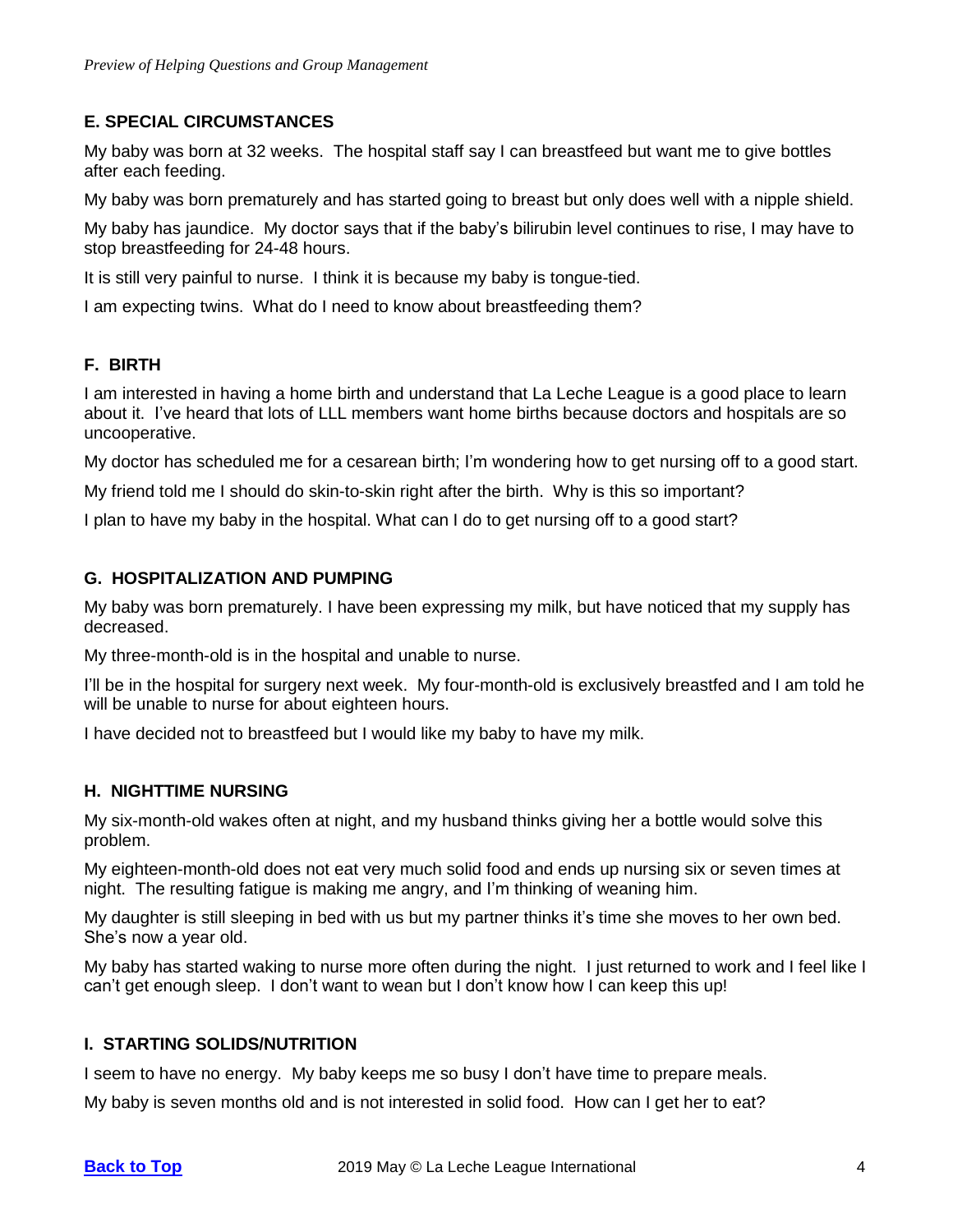I'm afraid I've eaten something that has harmed my milk.

My four-month-old son is very fussy and has a lot of gas. Could it be something I've eaten?

My doctor is advising me to give my four-month-old rice cereal.

#### <span id="page-4-0"></span>**J. RETURNING TO WORK/NURSING AND SEPARATION**

I will be returning to work in four weeks. My eight-week-old refuses to take a bottle.

I'll soon be going back to work. I need to know how often to express my milk, and how to store and thaw it. Also, how much milk does a three-month-old baby need?

I returned to work two months ago when my baby was five months old, and everything was fine until now. Now she screams when I leave and wants only me when we're home. My husband is not pleased and blames it on breastfeeding.

My co-workers and employer are pestering me about returning to work, but to tell the truth, I would rather stay at home with my baby.

My partner and I enjoyed going places before the baby came, but now we don't go anywhere alone. We miss that part of our life.

I am pumping at work for my baby but getting less milk.

My employer does not want to give me time or space to pump milk at work. What do I do?

#### <span id="page-4-1"></span>**K. WEANING**

I've nursed my baby for six weeks, and I really don't like it.

My six-month-old is biting, so I guess it's time to stop nursing.

My doctor says I'll need surgery and advises me to wean my ten-month-old because of the drugs I'll be given.

My baby is a year old and only nurses four times a day. After much thought I've decided that I really want to wean.

I am three months pregnant and my two-and-a-half-year-old daughter is nursing as much as a newborn.

I have loved nursing my three-year-old son, but recently I'm experiencing negative feelings and don't know what to do.

## <span id="page-4-2"></span>**L. LOVING GUIDANCE**

My eighteen-month-old has started biting other children.

My two-year-old is into everything and won't listen to me. I'm feeling a loss of control as her parent.

Everyone says I'm spoiling my three-year-old.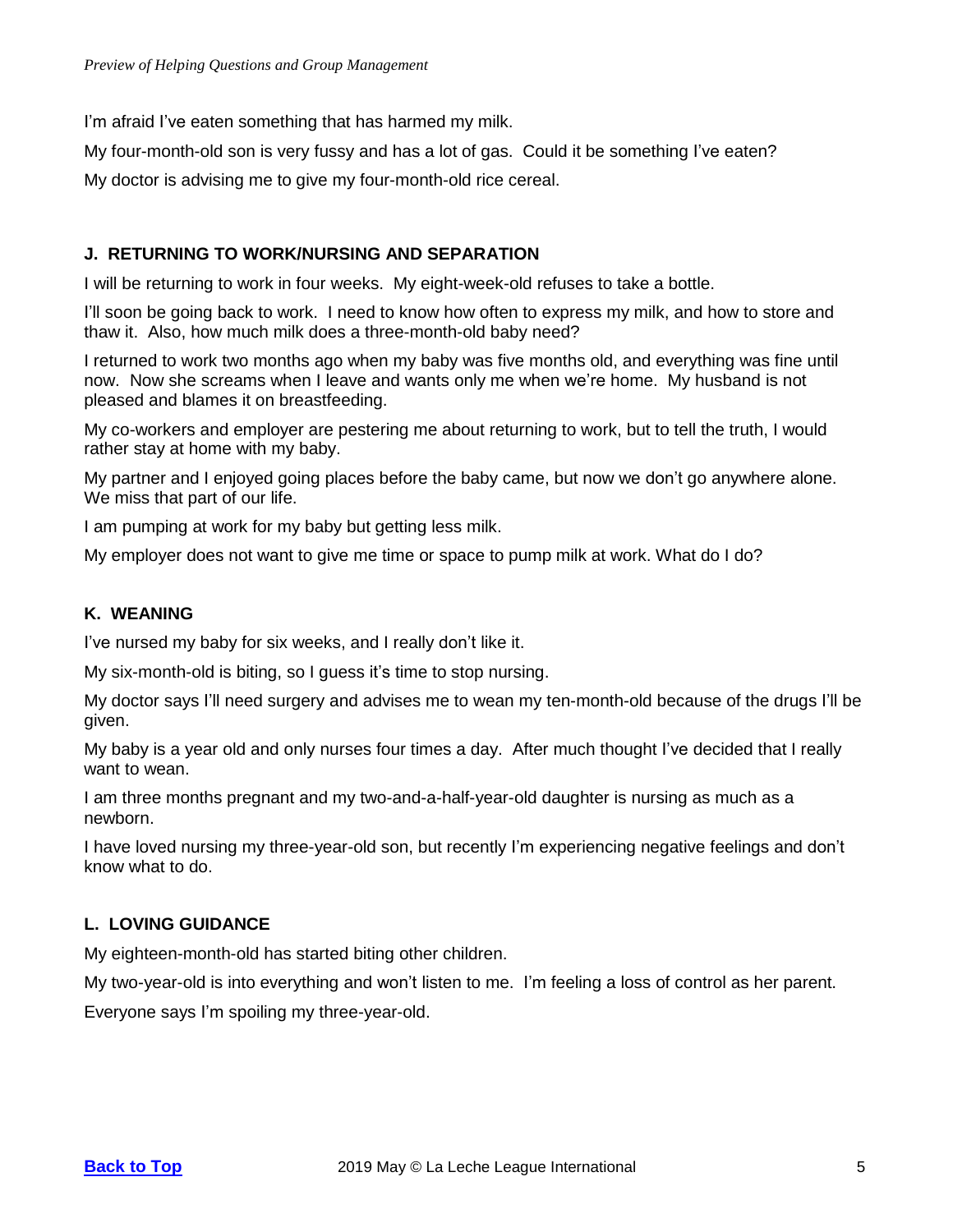#### <span id="page-5-0"></span>**M. INTEREST IN BECOMING A LEADER**

I've been looking for LLL ever since we moved here three months ago. I attended meetings where I lived before and was about to apply for leadership when we moved.

I'd like to become a Leader; how do I do that?

I'm a single mother and wonder if I can become a Leader, since one of the concepts talks about the support of fathers. I'm not married and my baby's father is not involved.

#### <span id="page-5-1"></span>**N. DIVERSITY AND INCLUSION**

I am blind and wonder how I will know if my baby is latched on correctly.

I don't speak (language) well. I'm from (country). Can I still attend La Leche League meetings?

#### <span id="page-5-2"></span>**O. AREA-SPECIFIC or APPLICANT-SPECIFIC QUESTIONS**

LAD representatives may suggest questions that are specific to the Area and/or would be helpful for a particular Applicant.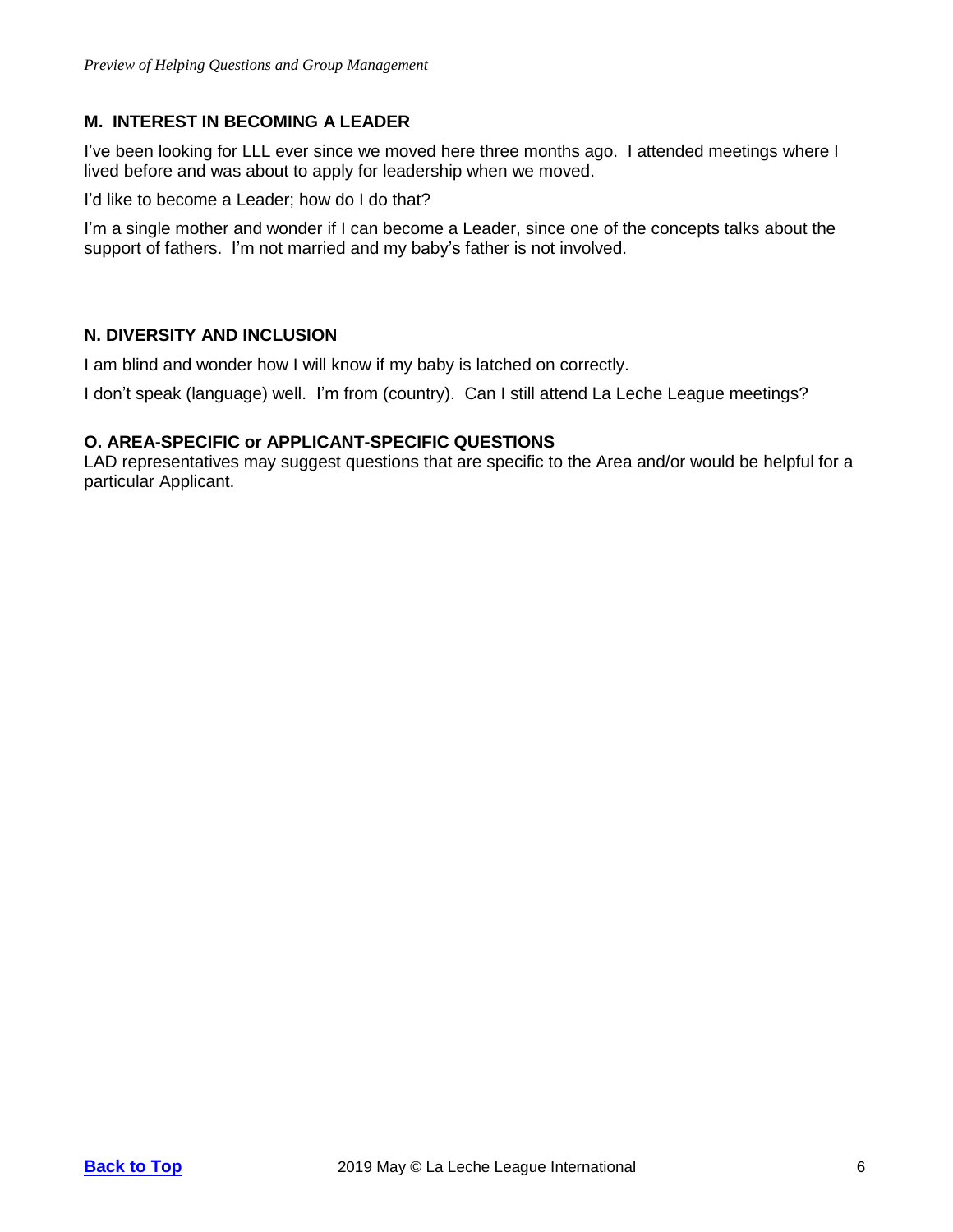## **Group Management**

- <span id="page-6-0"></span>1. A discussion about the importance of breastfeeding evolves into an attack on formula feeding. One pregnant mother, on the verge of tears, says, "I had to use formula with my first baby because of jaundice. I really want to nurse this baby but you're making me feel like a rotten mother." (Meeting 1)
- 2. After many comments of baby carriers, rocking chairs and copies of *The Womanly Art of Breastfeeding,* a pregnant woman states, "My sister-in-law just gave me a getaway weekend for two that we can take when the baby is four months old. I thought that was a wonderful gift." (Meeting 2)
- 3. A grandmother asserts that babies need rules right from the start and that she raised her children this way with excellent results. She states that parents who pick up their babies and nurse them every time they want to are spoiling their babies and creating future problems for themselves. (Meeting 3)
- 4. A mother who made changes to her family's diet to have a healthier pregnancy finds herself making fast, less nutritious meals. Although it is her plan to keep a healthier diet, she says; "I can't cook dinner and hold the baby at the same time." (Meeting 4)
- 5. The Group is large—twenty attendees with babies and toddlers—and there are several side conversations.
- 6. A mother at your meeting turns the discussion to the topic of immunization [homeopathy, vegan diet, home schooling, etc.]. Several other attendees express their opinions.
- 7. A parent with a complicated medical problem has been monopolizing the meeting discussion. The rest of the group is getting restless and distracted.
- 8. Tonight there are three toddlers at your meeting, and they're having a good, noisy time. Their parents are concentrating on the meeting rather than their children.
- 9. A mother of an eighteen-month-old is exhausted nursing him three times at night. They share a bed for part of the night. Her husband is unhappy about the situation. She feels desperate for help and is unsure of what to do. During the meeting she hears many strident opinions, ranging from, "This is normal baby behavior; we all learn to live with it," to "You need to train your baby to sleep."
- 10. A brand-new pregnant mother seems shocked when she hears two parents at the meeting discussing the merits of tandem nursing.
- 11. Meeting participants are very similar. Most are about the same age, from the same ethnic group and at the same socioeconomic level. The Group wants to include other populations in the community.
- 12. Someone new to your Group starts giving inaccurate information in a very authoritative way.
- 13. A two-year old snatches a toy from another child. When this happens a second time you draw it to the mother's attention. She apologizes but you notice she does not return to subsequent meetings.
- 14. You've assumed responsibility for a long-standing Group with a \$20.00 balance in the bank. Only two memberships have been sold in the past year even though there are eight to ten attendees at most meetings and one to two new attendees per month. The introduction and approach to membership must change, but how?
- 15. A Leader Applicant from another Area has just moved to town and joined your Group. She observes that the Group Library is outdated and not getting much use.